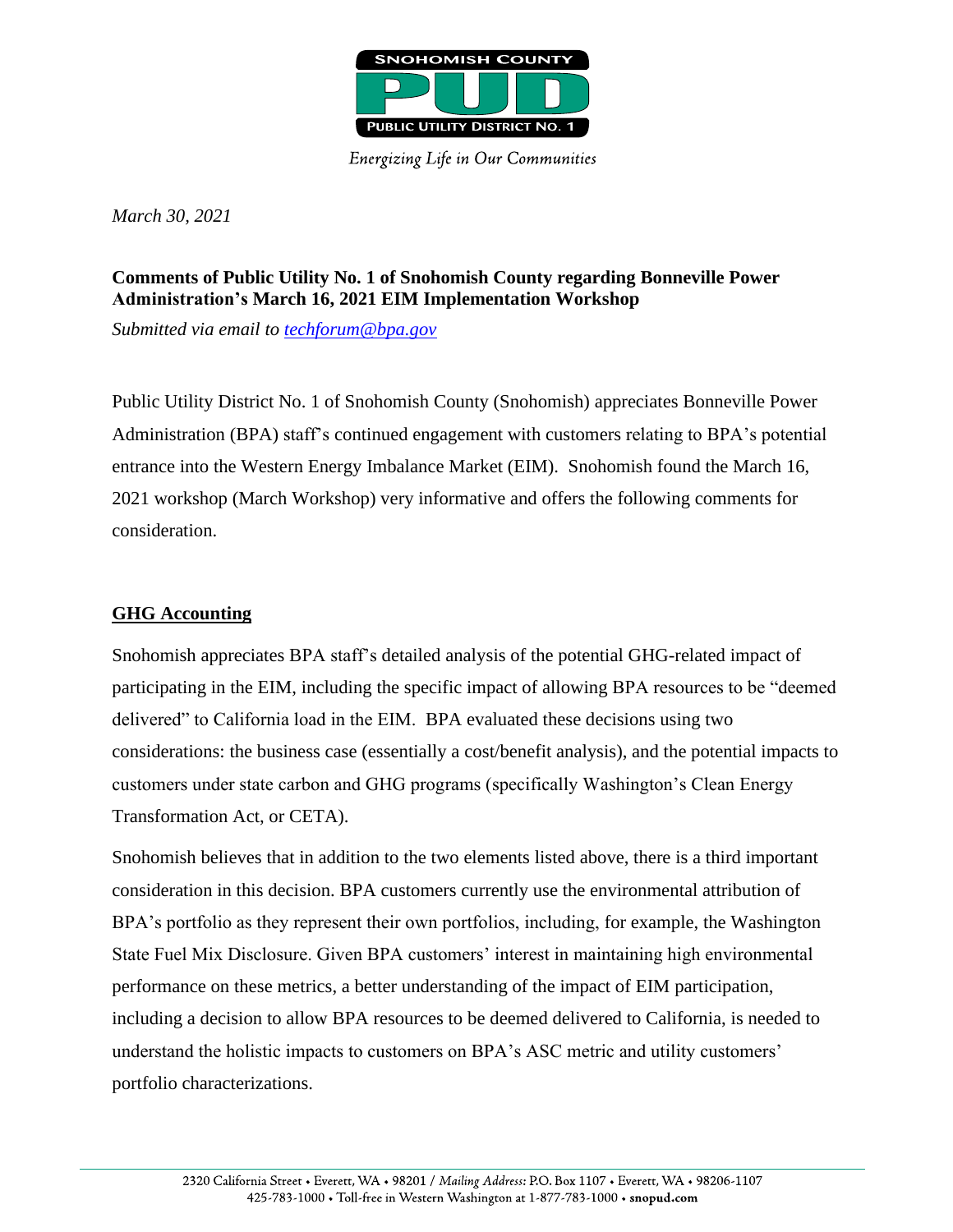Comments of Public Utility District No. 1 of Snohomish County October 13, 2020 Page **2** of **4**

BPA's business case analysis indicated that the benefits of EIM participation, including allowing EIM sales to California, appear to outweigh the associated compliance costs of more than doubling BPA's ACS emissions factor. In this analysis, BPA staff used the assumptions and results from the 2019 E3 benefits study and characterized this as a "worst case scenario" from a carbon perspective. However, it is not clear to Snohomish that this is truly a worst case. Specifically, **Snohomish would like to understand whether this analysis considers the flaw in CAISO's GHG accounting in which CAISO may deem a portion of BPA's base schedule to be delivered to California and then backfill with EIM imports.**

Snohomish appreciates the fact that the decision to allow BPA power to be deemed delivered to California can be made on an hourly basis. In light of the uncertainty of the impact to BPA's ACS emissions factor (and on the environmental attribution of customers' respective portfolios), Snohomish requests that if BPA makes a policy determination to enable BPA resources to be deemed delivered to California, that BPA work with customers to establish a framework for doing so. For example, **BPA should conduct regular analysis and reporting to customers about the impacts to BPA power revenues and its ACS emissions factor, and establish limits or guardrails around deeming to avoid runaway emissions factor increases.**

Finally, **BPA should continue to advocate for CAISO to fix its GHG accounting framework, including consideration of moving the issue to its own stakeholder process.** EDAM has many contentious issues and could take a very long time to resolve. While the magnitude of the GHG issue may be greater for EDAM, it seems as though a solution for EIM could be identified more quickly and then adapted as needed for EDAM.

## **Settlements**

In our [comments following the February Workshop,](https://www.bpa.gov/Projects/Initiatives/EIM/Doc/20210202-Snohomish-Comments.pdf) Snohomish made some specific suggestions regarding BPA's preliminary sample EIM bill and settlements statement. Snohomish would like to reiterate the importance of continued and early engagement with customers on this topic. Snohomish has heard from current EIM Entities and their customers that settlements processing and validation is a very large undertaking, which is not surprising, given the volume of data involved. Customers like Snohomish that schedule our own load, resources, and interchange will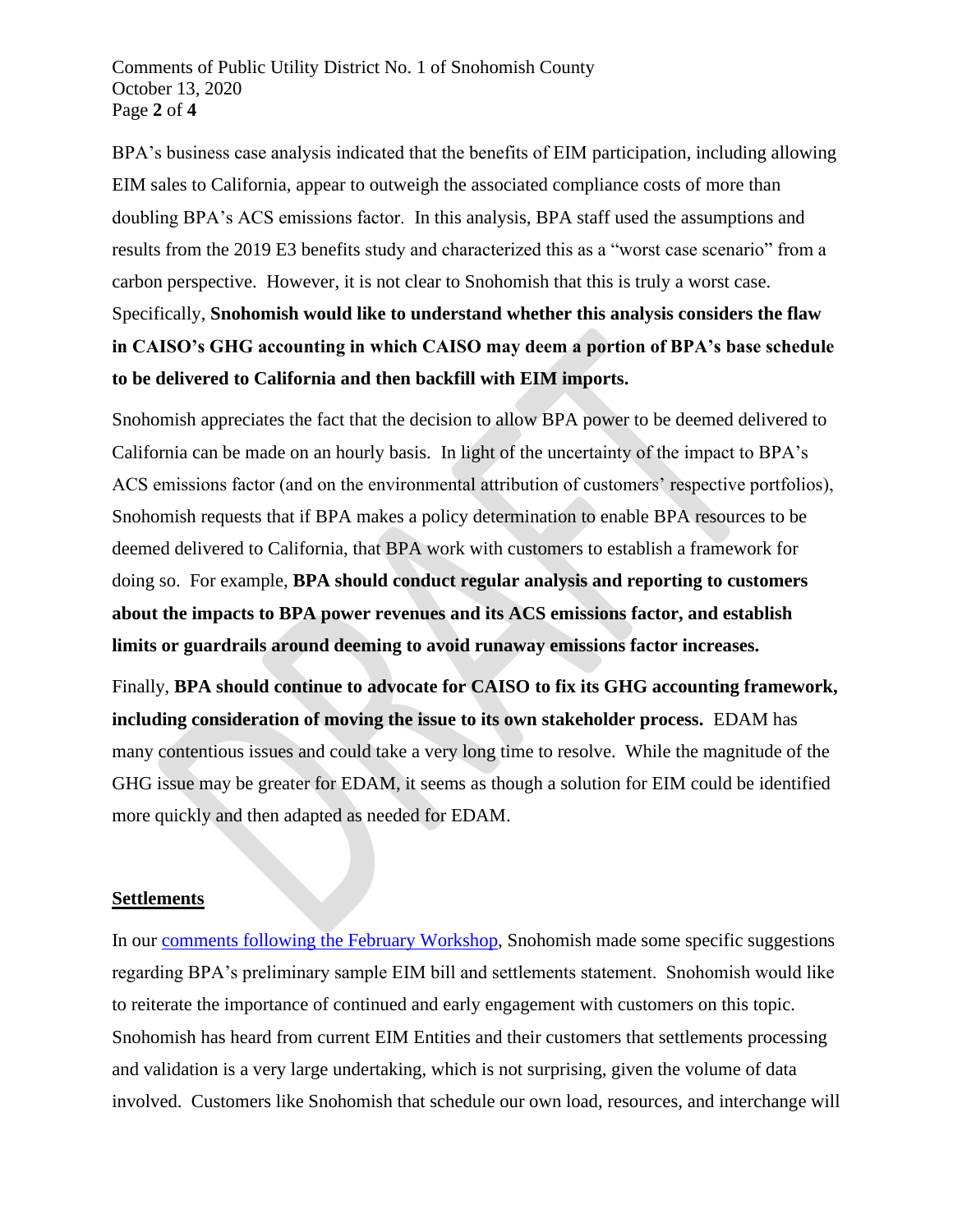Comments of Public Utility District No. 1 of Snohomish County October 13, 2020 Page **3** of **4**

need time to integrate EIM settlements into our existing systems. **Snohomish would much prefer to see frequent iterative draft bills and settlement statements early in the process than to only see a final version very close to go-live in March 2022.**

In addition, Snohomish would like to better understand how BPA intends to deliver settlement data to customers and its plans for long-term retention of this data. With respect to delivery, **Snohomish requests that BPA consider making the data available via an Application Programming Interface (API) to facilitate automated integration into customers' systems for processing and validation.**

## **Engagement with Customer Comments**

During the Phase III EIM Workshops, BPA staff dedicated a section of each meeting and slide deck to responding to customer comments. Snohomish found it helpful to have the explicit opportunity to ensure customers' comments were heard and to engage with BPA staff on the substance. **Snohomish suggests BPA follow a similar process for the remainder of this EIM Implementation Workshop series and any future customer engagement on EIM implementation in order to track customers' questions and comments.** To the extent BPA adopts this process for customer engagement, Snohomish would appreciate responses to the following items from our [February Workshop](https://www.bpa.gov/Projects/Initiatives/EIM/Doc/20210202-Snohomish-Comments.pdf) comments in addition to the items discussed above:

- EIM Training
	- o Request that BPA make test settlement data available for download as soon as possible (and much earlier than January/February 2022) in order to facilitate integration into customers' internal IT systems.
	- o Request clarification as to whether settlements is the only area of training that BPA staff is planning, or whether we should expect to hear about additional training opportunities in future workshops
	- o Encourage BPA to work with customers to develop a framework for customers to participate in CAISO readiness programs (e.g., Day in the Life, Market Simulation, and Parallel Operations).